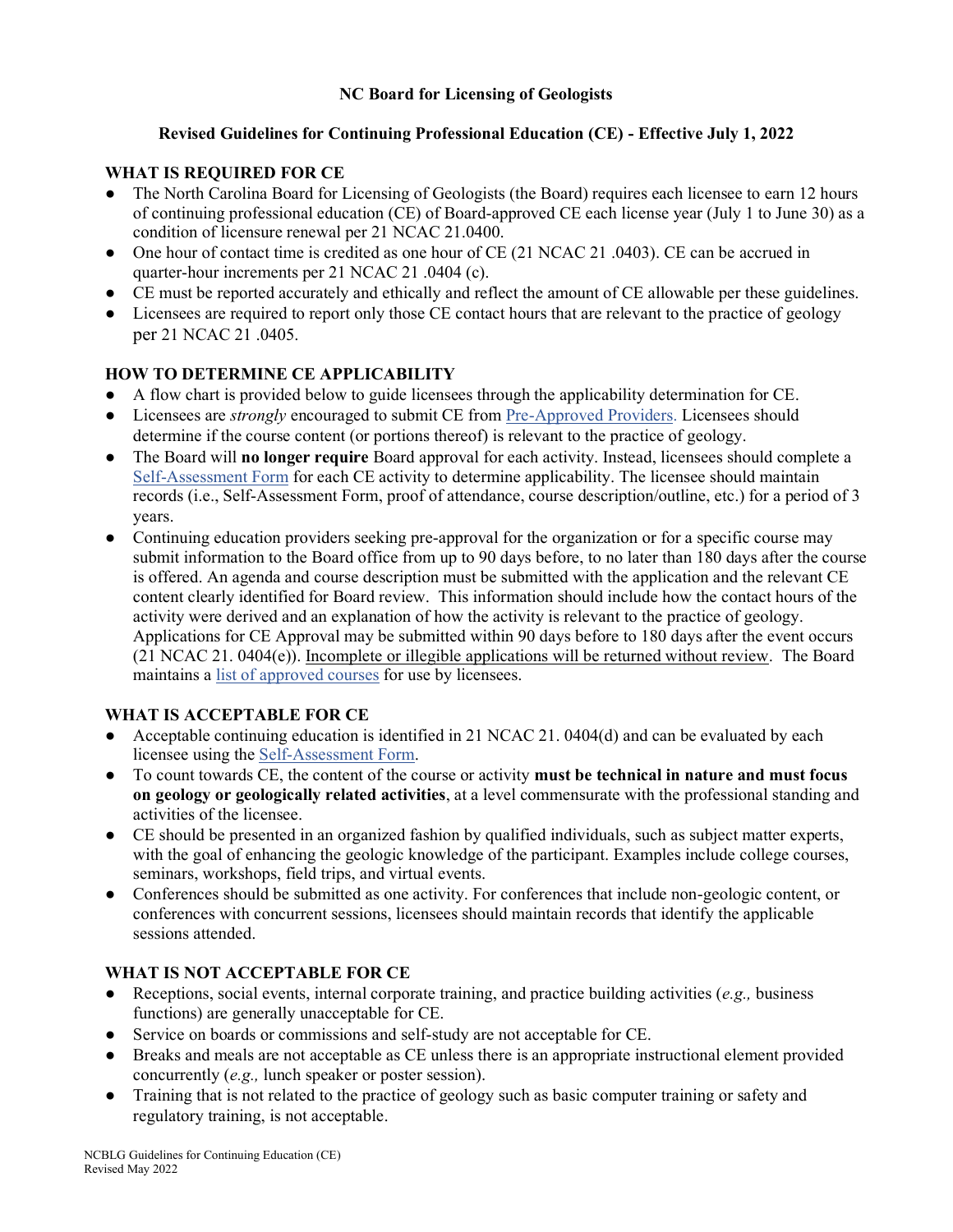- Training that is outside of the scope of geology, such as construction or engineering courses, may not be used to fulfill the CE requirement.
- CE for attendance of meetings, trade shows, conferences, workshops, classes, webinars, and symposiums hosted by non-geologic organizations typically provide limited content that can be used for CE. **Licensees should review the content of these events carefully to determine if they are relevant to the practice of geology utilizing th[e Self-Assessment Form](https://www.ncblg.org/images/uploads/files/NCBLG_CE_Self_Assessment_2022.pdf)**.

#### **HOW TO CALCULATE CE**

- 21 NCAC 21.0404(c) defines each hour of instruction as one hour of CE. Some providers may define CE differently, and licensees are responsible to ensure CEs reported to the NCBLG accurately represent contact time.
- Partial CE hours should be rounded to the nearest quarter of an hour  $(21 \text{ NCAC } 21.0404(C))$ .

# **HOW TO DOCUMENT CE**

- Each licensee is required to maintain a log of CE earned and provide information as defined in 21 NCAC 21.0404(a) as part of the annual renewal process.
- If the activity is organized by a [Pre-Approved Provider](https://www.ncblg.org/images/uploads/files/NCBLG_PreApproved_Providers_April2022.pdf) the approval code entered on the Activity Log will be the acronym for the provider, included parenthetically after the provider's name on the list posted on the Board website (*e.g.,* if the course or activity was sponsored by the American Association of Petroleum Geologists, the approval code would be AAPG).
- When reporting CE earned for attending conferences, report the conference as one activity. If the number of CE contact hours are not provided by the sponsoring organization, estimate the total number of CE contact hours you attended that were focused on geology.
- It is the responsibility of the licensee to obtain documentation that verifies the completion of all CE. In the event of a CE audit, any unverified hours will be forfeited. To document participation in CE activities, licensees should retain annual Activity Logs, registration receipts, brochures, attendance verification records such as certificates of completion, confirmation of hours, and other documentation confirming attendance. Preferred forms of documentation include attendance certificates provided by the sponsoring organization, confirmation of hours, letters of acknowledgement, and email confirmation of attendance. Per 21 NCAC 21 .0406, licensees should retain CE records for **three years** in case of an audit.

# **ANNUAL REPORT OF CE EARNED**

- A summary of CE information is reported with and *required* for the annual license renewal. Licensees are not required to send documentation of CE earned unless requested to do so by Board Staff.
- A maximum of 12 hours per year may be carried over into the following renewal year per 21 NCAC 21 .0404(b)

# **AUDIT OF CE**

- The Board will perform an audit of licensees each year. Those who are audited will be required to electronically submit documentation of their attendance or completion of CE. Other documentation may be approved by the Board at their discretion.
- During an audit, if the CE is determined to be unacceptable by the Board based on information provided by the licensee (*e.g.,* proof of attendance, course description, Self-Assessment form), the Board may offer a grace period of 60 days for the licensee to complete additional CE hours that may be lacking.

# **EXEMPTIONS**

- Exemptions for CE may apply per 21 NCAC 21 .0407.
- New licensees *by way of examination* are exempt from the CE requirement for their first license renewal; these licensees will be required to report 12 hours of Board approved CE with their second license renewal. New licensees by comity are required to report 12 CE hours with their first renewal.
- Geologists on inactive status are not required to obtain or report CE hours. However, a geologist returning to active status is required to document 12 hours of Board approved CE in the license year prior to reinstatement per 21 NCAC 21 .0303(g).